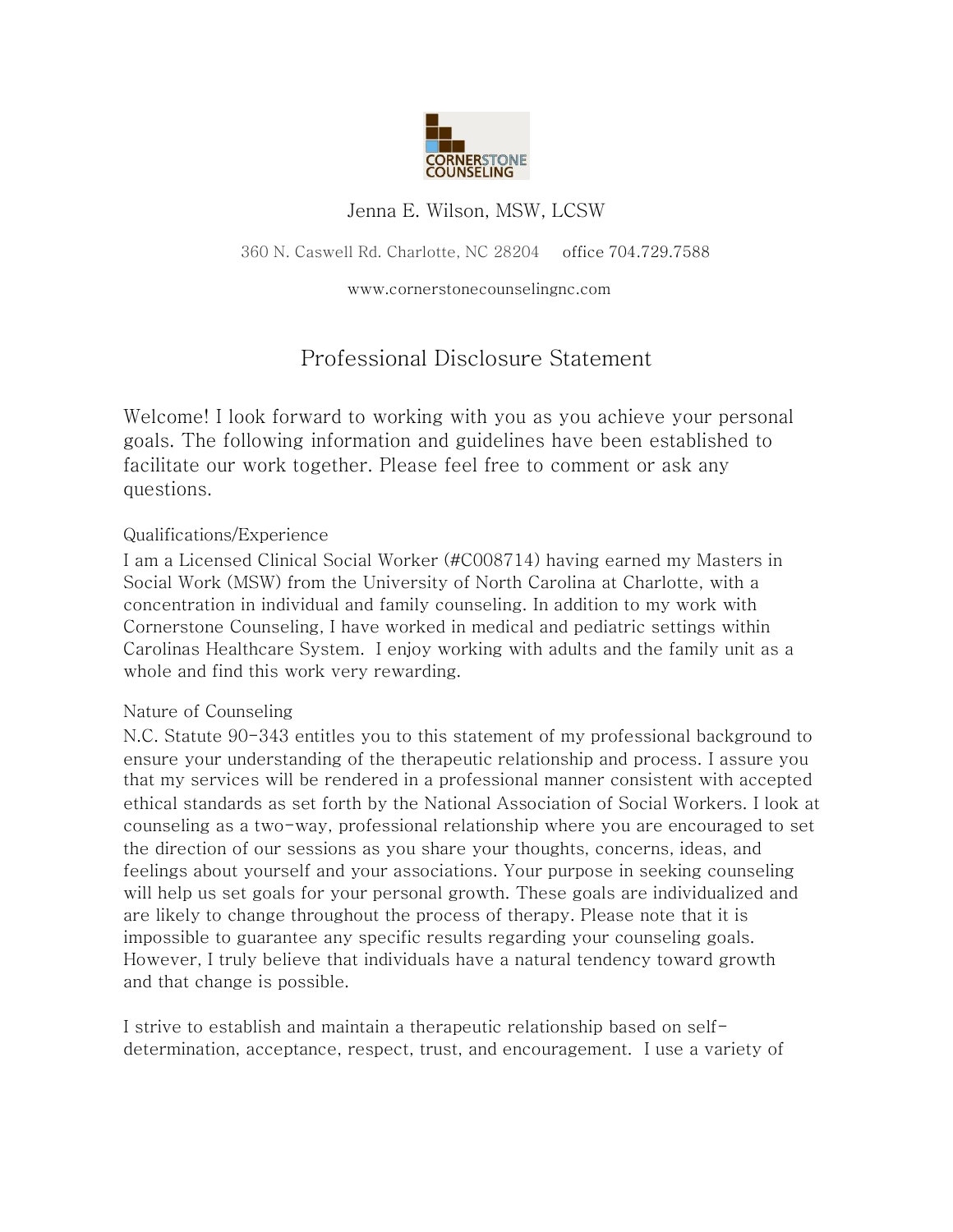modalities of therapy that incorporates family of origin, interpersonal, and cognitivebehavioral aspects of counseling. I have also have experience with EFT (Emotionally Focused Therapy) for couples. I believe these modalities help us gain awareness of our personal interactions styles, so we can look toward more successful choices in personal interchanges.

The therapeutic environment is intended to be a safe and honest one; therefore, I encourage you to speak freely about any concerns you may have, particularly regarding our progress or the sessions themselves. Likewise, I will be honest and straight forward with you. It is not unusual that as the counseling process progresses and we discuss painful issues that you may feel as though things are getting worse before they get better. If at any time you are dissatisfied with my services, please let me know. While you may end our counseling relationship at any time, I do ask that you participate in a closure session. Should you and/or I believe that a referral is needed, I will provide you with one with some possible referral sources.

The counseling relationship is a psychologically intimate but strictly professional one. It is my absolute commitment, and a requirement of my licensing, that our relationship be limited to our counseling sessions and necessary telephone contacts. Therefore, if I see you in public I will not acknowledge that I know you unless you speak to me.

### Standard Sessions

I offer 50-minute sessions. The 10 minutes extra per hour is to enable me to document our session before I go into therapy with the next scheduled client. This is standard practice for counselors and enables me to give you more professional and attentive service. I do provide phone/skype sessions if requested by the client. However, I feel strongly I can provide my best therapeutic work with face to face interactions.

#### Fees and Billing Practices

Individual counseling sessions are 50 minutes in length with a fee of \$ 115.00 per session if a client chooses to pay out of pocket. Prior to our first session, I will check with your insurance carrier to confirm your benefits for reimbursement of services. I encourage clients to do the same. Fees are paid at the conclusion of each session and a receipt provided. If we agree that I file insurance directly, then you are responsible for any co-pays due and ultimately responsible for payment in full if your insurance company does not pay within 90 days. It is your responsibility to file with your insurance if we have not made arrangements otherwise. If I am out of network with our insurance company, it can be beneficial to file these claims yourself as you may be entitled to partial reimbursement for your session.

Missed appointments for ANY REASON without 24 hours notice is the responsibility of the client, and will be charged a \$50.00 cancelation fee.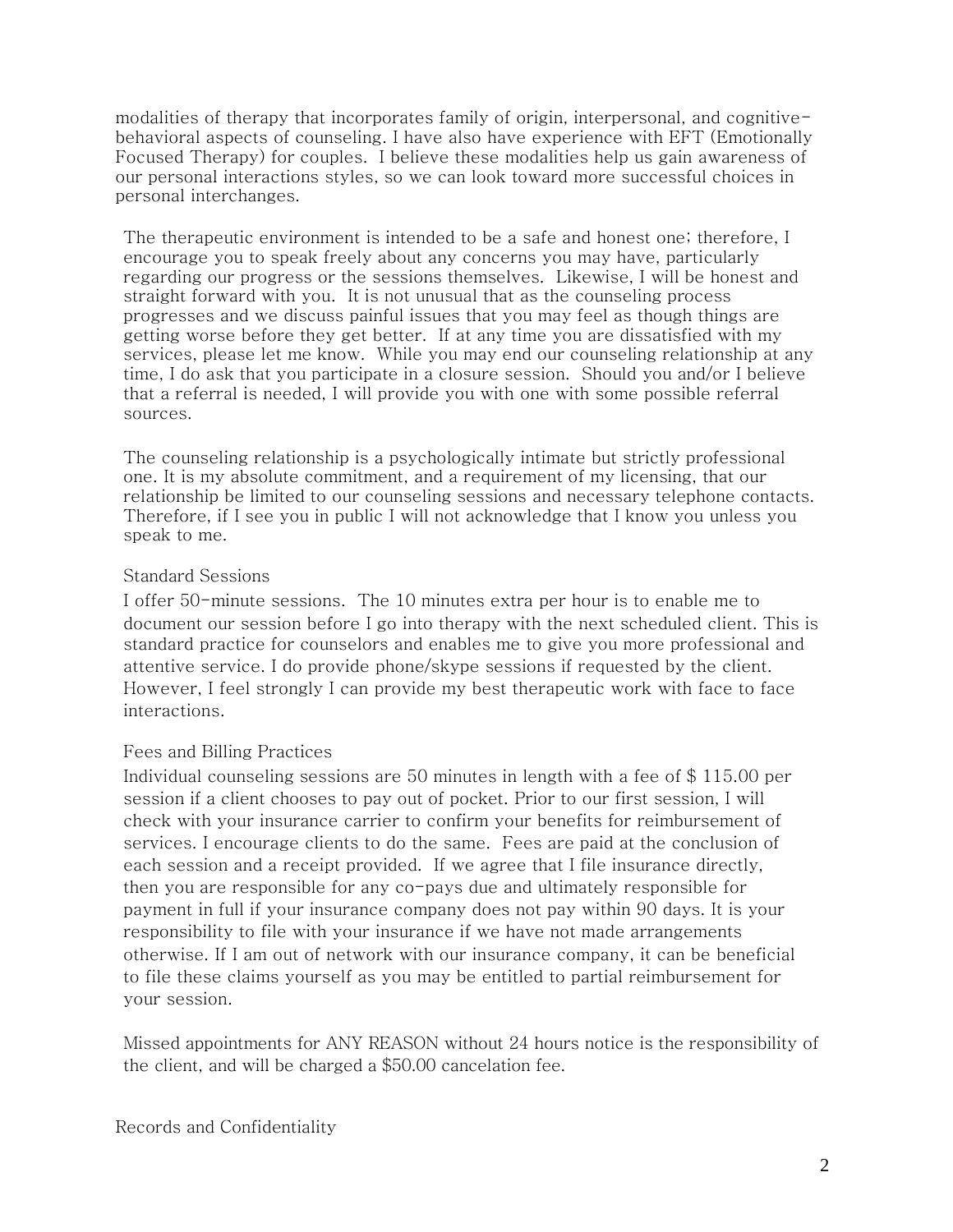Your counseling sessions, and the discussions therein, remain confidential unless I obtain a signed release from you for me to discuss your case with another professional. Case records are confidential and will not be released without written permission from you.

However, in certain circumstances it is required that confidential information is disclosed without your consent which include, but are not limited to the following: 1) If you are evaluated to be a danger to yourself or others; 2) If you are a minor, elderly, or disabled and the counselor believes you are the victim of abuse or neglect, or you divulge information about such abuse or neglect; 3) If a court order or other legal proceedings or statute require such disclosure; 4) Your insurance company requires information in order to pay claims; 5) As stated above, at your request.

Some health insurance companies will reimburse clients for my counseling services and some will not. Those that do reimburse usually require that a standard amount be paid by you (deductible) before reimbursement is allowed, and then only a percentage of my fee is reimbursable. Likewise, there may be restrictions limiting the number of sessions you are allowed within the insurance company's calendar year. You should contact a company representative to determine whether your insurance company will cover my fees. However, please remember that you are responsible for paying counseling fees agreed upon.

If your insurance company is paying in part or full for your session, they sometimes have the right to gain information regarding your counseling sessions. This varies with different insurance companies. If there is any question about this, it is suggested that you contact the insurer and inquire about the access they are allowed under your policy agreement. Additionally, in order to file through insurance, it is required that I give you a diagnosis. It is important that you know that not all diagnosis' are covered under a given insurance plan and that when a diagnosis is given, it becomes part of your health records with the insurance company. I will inform you of the diagnosis I plan to render before I submit it to the health insurance company.

### Emergency Services

In the event of an emergency and to ensure your safety, you are instructed to call 911 or the Carolinas Medical Center-Randolph 24 hour call center at (704) 444-2400 to receive immediate assistance. I do not offer emergency services.

By signing below I acknowledge that I have had the opportunity to ask questions I may have on limits of confidentiality. I have also discussed the goals of therapy with Laura and understand that therapy is a joint effort between the counselor and client, the results of which cannot be guaranteed. Progress depends on many factors